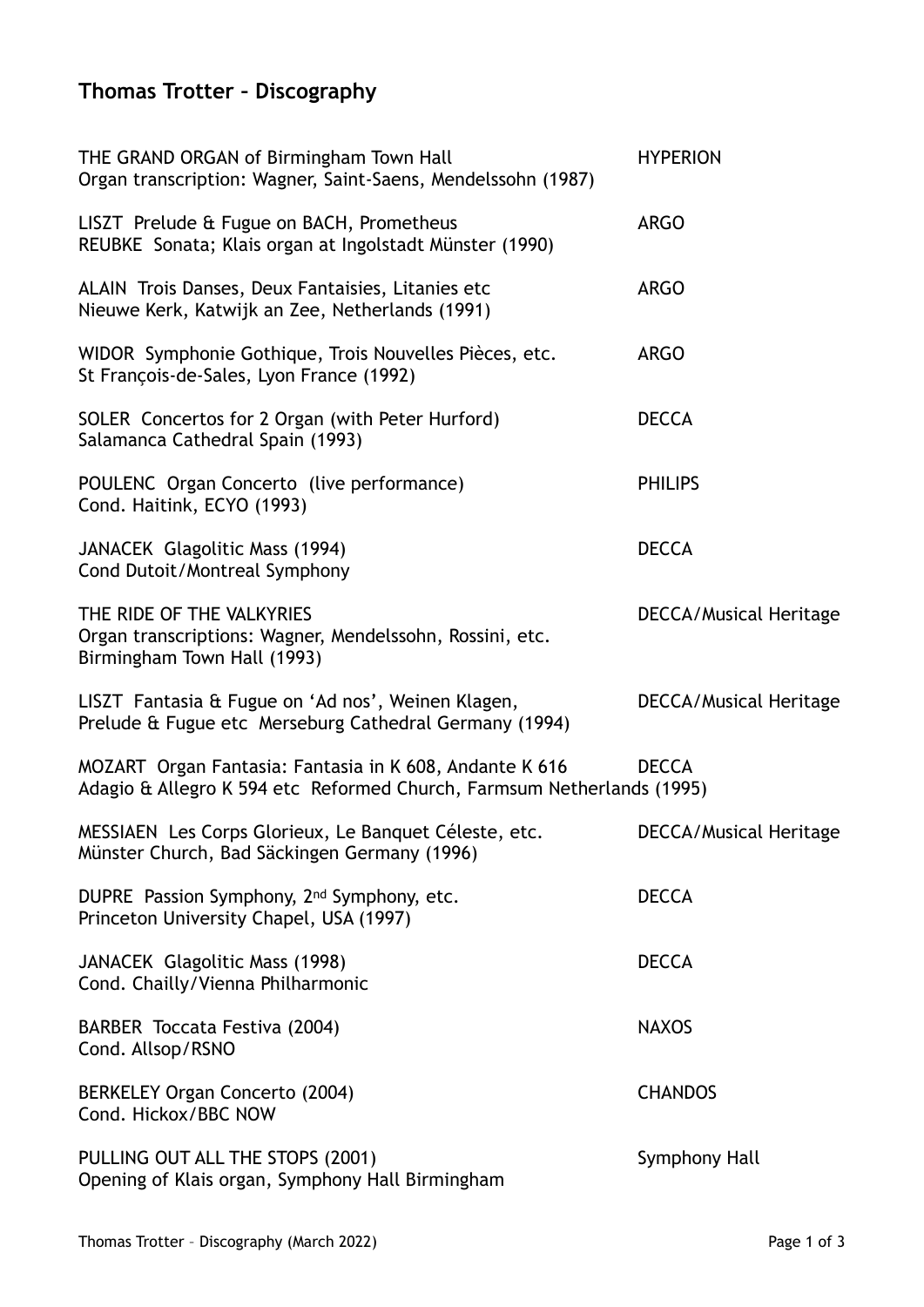| SOUNDS SPECTACULAR (2003)<br>Bach, Stanley, Durufle, Flagler, Saint-Saens, etc.<br>Symphony Hall Birmingham                                                                          | Symphony Hall |
|--------------------------------------------------------------------------------------------------------------------------------------------------------------------------------------|---------------|
| <b>SOUNDS PHENOMENAL (2005)</b><br>Bach, Liszt, Guilmant, Wammes, Locklair<br>Symphony Hall, Birmingham                                                                              | Symphony Hall |
| <b>ENGLISH CHORAL FAVOURITES</b> (2006)<br><b>CBSO Chorus cond Halsey</b>                                                                                                            | <b>EMI</b>    |
| CHANSON DE MATIN - Music of Elgar (2007)<br>Sonata no 1, 2, Vesper Voluntaries, Cantique, Nimrod,<br>Chanson de Matin, Pomp & Circumstance no 4<br>Salisbury Cathedral               | <b>REGENT</b> |
| <b>RESTORED TO GLORY</b><br>Birmingham Town Hall organ - Handel, Best, Lemare,<br>Thalben-Ball, Wagner, Bizet                                                                        | <b>REGENT</b> |
| SOUNDS OF ST GILES<br>Handel, Bach, Rogg, Vaughan Williams, Litaize<br>Mander organ of St Giles Cripplegate, London                                                                  | <b>REGENT</b> |
| C.P.E.BACH Organ Works<br>Sonatas, Fantasy & Fugue, Prelude, Fugue on BACH, Adagio<br>Mitterreither organ of Eton College                                                            | <b>REGENT</b> |
| R.SCHUMANN Organ Works<br>4 Sketches, 6 Canons, 6 Fugues on BACH<br>Ladegast organ of Merseburg Cathedral Germany                                                                    | <b>REGENT</b> |
| <b>GRAND ORGAN PROM</b><br>William Tell Overture, 1812 Overture, marches by Mendelssohn<br>and Benedict, and original works by Ireland, Best and Flager<br>Royal Albert Hall, London | <b>REGENT</b> |
| THE TOWN HALL TRADITION (DVD)<br>Wagner, Thalben-Ball, Hollins, Coates, Anderson, Ketelbey<br>Birmingham Town Hall                                                                   | <b>REGENT</b> |
| A SHROPSHIRE IDYLL (DVD)<br>Elgar, Handel, Nyman, Walton<br>St Laurence, Ludlow                                                                                                      | <b>REGENT</b> |
| <b>FROM PALACES TO PLEASURE GARDENS</b><br>Handel, J C Bach, Corelli, Stanley, Pepusch, Russell<br>Thomas Trotter plays the 1735 Bridge organ at Christ Church Spitalfields          | <b>REGENT</b> |
| <b>ANTHEM</b>                                                                                                                                                                        | <b>SIGNUM</b> |